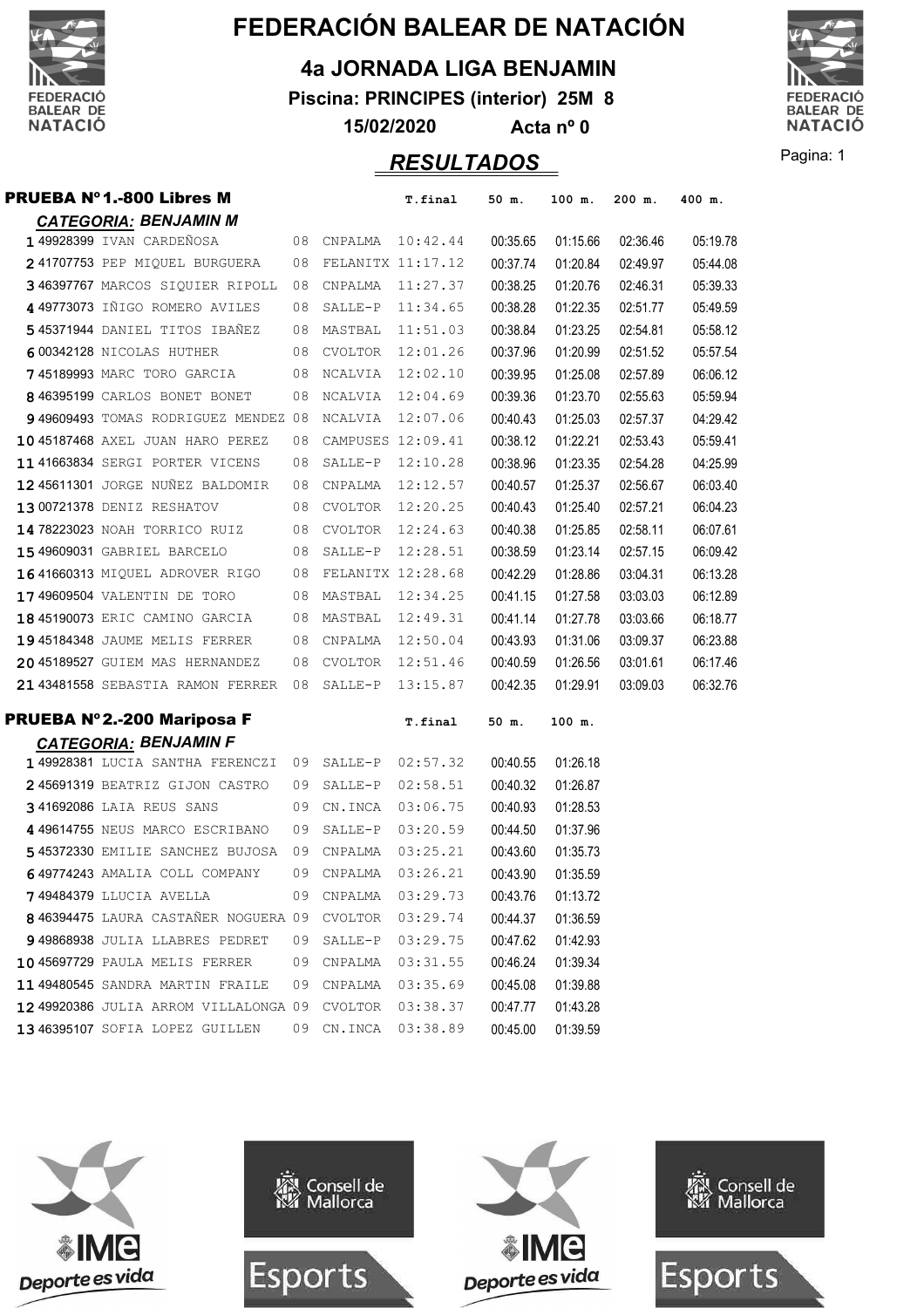

#### **4a JORNADA LIGA BENJAMIN**

**Piscina: PRINCIPES (interior) 25M 8**

**15/02/2020 Acta nº 0**

## **RESULTADOS** Pagina: 2

| <b>PRUEBA Nº2.-200 Mariposa F</b>                      |    |                   | T.final           | 50 m.    | 100 m.   |          |
|--------------------------------------------------------|----|-------------------|-------------------|----------|----------|----------|
| <b>CATEGORIA: BENJAMIN F</b>                           |    |                   |                   |          |          |          |
| 14 46390955 MARTINA SERRA MARTINEZ 09 SALLE-P 03:52.19 |    |                   |                   | 00:50.71 | 01:56.27 |          |
| 49609931 ALBA PASCUAL SABANIEL 09                      |    | SALLE-P           | Baja              |          |          |          |
| <b>PRUEBA Nº3.-400 Libres X</b>                        |    |                   | T.final           | 50 m.    | 100 m.   | 200 m.   |
| <b>CATEGORIA: BENJAMIN F</b>                           |    |                   |                   |          |          |          |
| 146393247 OLIMPIA BESALDUCH                            | 10 | CNPALMA           | 05:48.03          | 00:36.36 | 01:20.16 | 02:49.21 |
| 249610886 AZAHARA LLOMPART                             | 10 | CNPALMA           | 06:19.98          | 00:42.46 | 01:30.41 | 03:09.93 |
| 354623315 MARTINA GARCIA PROHENS 10                    |    | CNPALMA           | 06:26.94          | 00:40.97 | 01:28.92 | 03:09.20 |
| 4 46397615 MARIA ANGELA BARCELO                        | 10 | SALLE-P           | 06:33.62          | 00:42.25 | 01:30.46 | 03:11.27 |
| 549481146 AINA BAUZA LLANA                             | 10 | FELANITX 06:45.03 |                   | 00:44.21 | 01:35.53 | 03:21.39 |
| 603764793 LIUDMILA LABUTINA                            | 10 |                   | FELANITX 07:08.41 | 00:45.74 | 01:39.41 | 03:29.34 |
| 754875912 MARTA RAMIS GALMES                           | 10 | SALLE-P 07:09.37  |                   | 00:43.58 | 01:36.42 | 03:28.69 |
| 849868806 CECILIA NOCERAS                              | 10 | CN.INCA           | 07:13.51          | 00:47.32 | 01:40.83 | 03:32.39 |
| 949771294 LAURA GIMENEZ GOMEZ                          | 10 | CNPALMA 07:18.59  |                   | 00:47.67 | 01:44.85 | 03:41.37 |
| 10 49921504 MARINA COLL ROMAN                          | 10 | CN.INCA           | 07:25.87          | 00:50.57 | 01:46.99 | 03:38.81 |
| 11 46394621 CATERINA OBRADOR                           | 10 | FELANITX 08:07.52 |                   | 00:52.34 | 01:54.56 | 03:59.62 |
| 49610392 ISABEL BERGAS COMAS                           | 10 | SALLE-P           | Desc              |          |          |          |
| <b>CATEGORIA: BENJAMIN M</b>                           |    |                   |                   |          |          |          |
| 145696313 GERARD VALLESPIR TORAN 09 CN. INCA           |    |                   | 05:34.56          | 00:37.28 | 01:19.20 | 02:45.75 |
| 245193431 TRISTAN SANTOS                               | 09 | CNPALMA           | 05:35.43          | 00:37.97 | 01:19.65 | 02:45.37 |
| 341661630 JORDI COMAS ANDREO                           | 09 | CN.INCA           | 05:37.93          | 00:38.77 | 01:22.91 | 02:50.93 |
| 446388467 SERGIO PIQUERAS                              |    | 09 CVOLTOR        | 05:52.59          | 00:40.66 | 01:23.90 |          |
| 541662088 JOEL REBASSA ORIOLA                          | 09 | CN.INCA           | 06:00.76          | 00:40.48 | 01:26.87 | 03:00.02 |
| 649864618 LUCA CAÑADILLAS                              | 09 | CNPALMA           | 06:01.08          | 00:38.87 | 01:25.76 | 02:58.52 |
| 746390956 DANIEL SERRA MARTINEZ                        | 09 | SALLE-P           | 06:15.64          | 00:41.62 | 01:29.65 | 03:08.10 |
| 841664607 IVAN CASANOVAS ROCA                          | 09 | CNPALMA           | 06:17.44          | 00:41.95 | 01:28.59 | 03:06.39 |
| 945692293 ALEJANDRO RODRIGUEZ                          | 09 | CNPALMA           | 06:26.16          | 00:40.51 | 01:27.81 | 03:06.99 |
| 10 45691485 DANI FERRER GARCIA                         | 09 | CN.INCA           | 06:26.72          | 00:41.93 | 01:31.94 | 03:11.62 |
| 11 45692114 NAOKI MONTORO ORIDE                        | 09 | NCALVIA           | 06:29.72          | 00:43.06 | 01:31.78 | 03:07.83 |
| 12 00471159 CRISTIAN CHOJNACKI                         | 09 | CN.INCA           | 06:47.68          | 00:44.68 | 01:36.03 | 03:21.41 |
| 13 46395977 GORKA PEREZ YEBES                          | 09 | CNPALMA           | 07:07.93          | 00:45.12 | 01:38.75 | 03:29.95 |
| 14 41691724 ALEJANDRO FCO. FAJARDO 09                  |    | FELANITX 07:08.32 |                   | 00:45.53 | 01:38.37 | 03:26.92 |
| 1546390392 FRANCISCO DURAN MESA                        | 09 | NCALVIA           | 07:11.34          | 00:47.10 | 01:39.36 | 03:31.13 |
| 1645698344 IZAN BLANCO LOPEZ                           | 09 | NCALVIA           | 07:12.09          | 00:44.96 | 01:38.31 | 03:30.36 |
| 1749613168 MANUEL FLORIT CASTILLO 09                   |    | CVOLTOR           | 07:14.55          | 00:43.62 | 01:36.27 | 03:28.57 |
| 18 41662087 MARC BERMIN MORAIS                         | 09 | CNPALMA           | 07:41.41          | 00:48.73 | 01:45.01 | 03:41.93 |
| 41691011 MIQUEL GAYA FONS                              | 09 | SALLE-P           | Baja              |          |          |          |



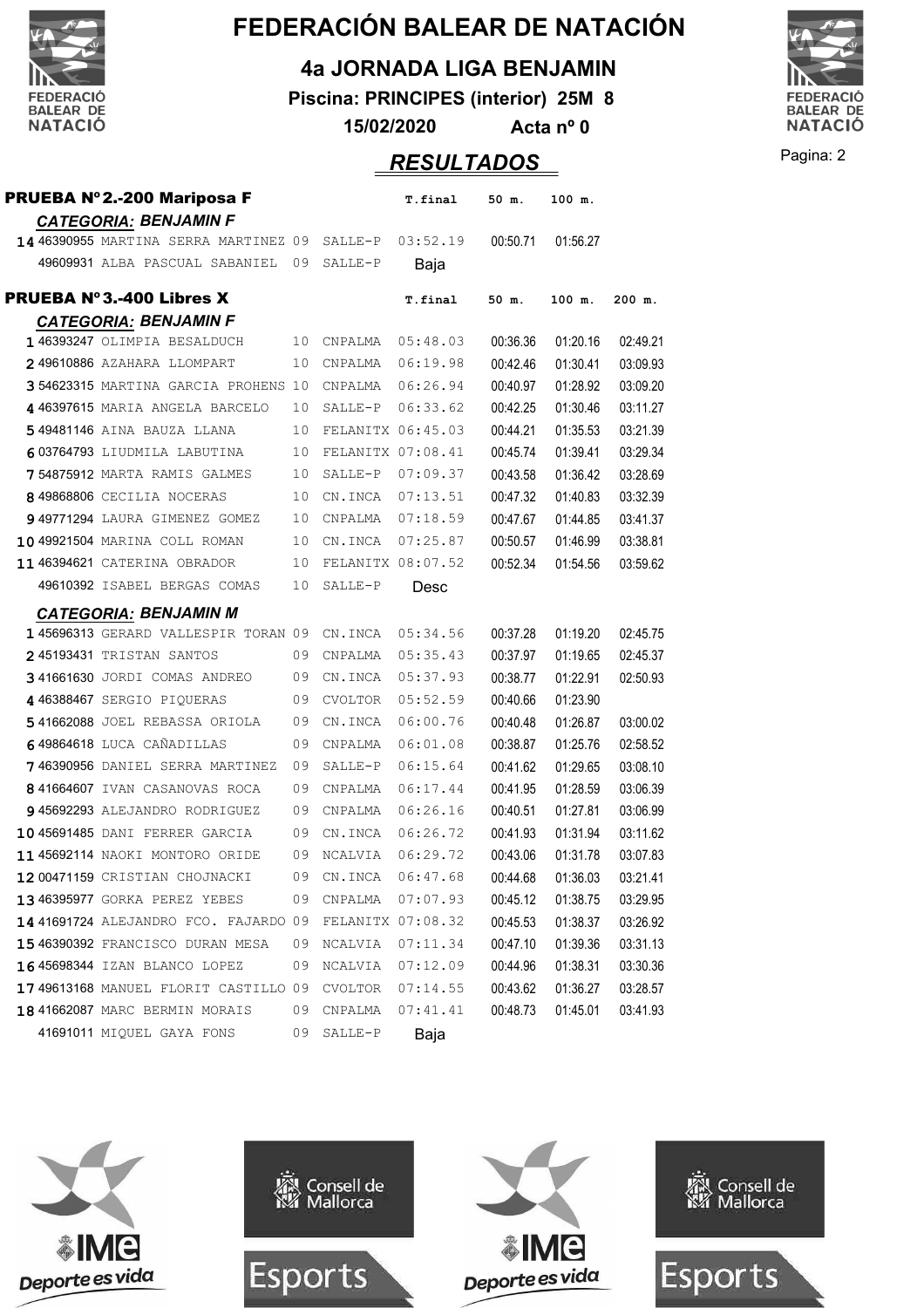

#### **4a JORNADA LIGA BENJAMIN**

**Piscina: PRINCIPES (interior) 25M 8**

**15/02/2020 Acta nº 0**

## Pagina: 3 *RESULTADOS*



| <b>PRUEBA Nº3.-400 Libres X</b>                        |    |                      | T.final          | 50 m.    | 100 m.   | $200$ m. |
|--------------------------------------------------------|----|----------------------|------------------|----------|----------|----------|
| <b>CATEGORIA: BENJAMIN M</b>                           |    |                      |                  |          |          |          |
| 45611078 JOAN COLL ESPINOSA                            | 09 | CNPALMA              | Baja             |          |          |          |
| PRUEBA Nº4.-200 Espalda X                              |    |                      | T.final          | 50 m.    | 100 m.   |          |
| <b>CATEGORIA: BENJAMIN F</b>                           |    |                      |                  |          |          |          |
| 145691319 BEATRIZ GIJON CASTRO                         |    | 09 SALLE-P 02:48.59  |                  | 00:40.73 | 01:24.25 |          |
| 241692086 LAIA REUS SANS                               |    | 09 CN.INCA 02:52.08  |                  | 00:41.56 | 01:25.32 |          |
| 349774243 AMALIA COLL COMPANY                          |    | 09 CNPALMA           | 02:58.24         | 00:41.91 | 01:27.51 |          |
| 445372330 EMILIE SANCHEZ BUJOSA 09 CNPALMA 03:01.80    |    |                      |                  | 00:42.78 | 01:29.79 |          |
| 546394475 LAURA CASTAÑER NOGUERA 09                    |    | CVOLTOR              | 03:02.68         | 00:43.65 | 01:30.85 |          |
| 649928381 LUCIA SANTHA FERENCZI                        | 09 | SALLE-P              | 03:02.71         | 00:43.90 | 01:31.02 |          |
| 749614755 NEUS MARCO ESCRIBANO                         | 09 | SALLE-P              | 03:03.34         | 00:44.94 | 01:32.96 |          |
| 8 20549798 ELSA MIJARES FONTCLARA 09                   |    | CN.INCA              | 03:05.18         | 00:44.43 | 01:32.27 |          |
| 945697729 PAULA MELIS FERRER                           | 09 | CNPALMA              | 03:05.66         | 00:44.97 | 01:34.15 |          |
| 10 08424482 SIENNA STEINFELDT                          |    | 09 CAMPUSES 03:08.30 |                  | 00:44.69 | 01:32.29 |          |
| 1149868938 JULIA LLABRES PEDRET                        |    | 09 SALLE-P           | 03:10.43         | 00:46.37 | 01:35.13 |          |
| 12 49484379 LLUCIA AVELLA                              |    | 09 CNPALMA 03:10.95  |                  | 00:45.01 | 01:34.58 |          |
| 13 52032943 CARME PERICAS FONT                         |    | 09 CAMPUSES 03:16.87 |                  | 00:47.49 | 01:38.32 |          |
| 14 49480545 SANDRA MARTIN FRAILE                       |    | 09 CNPALMA           | 03:17.05         | 00:47.11 | 01:38.20 |          |
| 15 45372103 AMELIE MONIER PIÑOL 09 CNPALMA             |    |                      | 03:17.37         | 00:45.39 | 01:35.03 |          |
| 1641659846 MARIA CIRER CABOT                           |    | 09 CNPALMA           | 03:17.96         | 00:46.78 | 01:37.54 |          |
| 1746391865 VERONICA GARRIDO                            |    | 09 CNPALMA 03:19.24  |                  | 00:47.47 | 01:38.10 |          |
| 18 49920386 JULIA ARROM VILLALONGA 09 CVOLTOR          |    |                      | 03:19.36         | 00:47.34 | 01:38.97 |          |
| 1946395107 SOFIA LOPEZ GUILLEN                         | 09 | CN.INCA              | 03:22.66         | 00:46.39 | 01:39.03 |          |
| 20 49605987 MELANIA ROMERO PONCE                       | 09 | NCALVIA              | 03:23.37         | 00:47.29 | 01:39.81 |          |
| 21 49928607 ELENA AMOR BAUZA                           | 09 | LLUCMA               | 03:29.80         | 00:51.29 | 01:44.45 |          |
| 2245613777 NEUS GREGORIO RIERA                         |    | 09 CVOLTOR           | 03:29.99         | 00:49.27 | 01:43.78 |          |
| 23 49606564 MARTINA PETRUS VALERO 09 BOCCHORI 03:30.83 |    |                      |                  | 00:47.81 | 01:42.57 |          |
| 24 52033227 M <sup>a</sup> ANGELES BALAGUER            | 09 | CNPALMA              | 03:37.61         | 00:51.55 | 01:47.63 |          |
| 2545699760 LAURA AVILA ANDREU                          | 09 | LLUCMA               | 03:38.89         | 00:49.04 | 01:45.32 |          |
| <b>2641658642</b> MARIA GUAL SANSO                     | 09 |                      | MANACOR 03:39.46 | 00:48.57 | 01:46.66 |          |
| 2745695014 SOFIA MESOUIDA PIOTROW 09                   |    | CNPALMA              | 03:48.28         | 00:53.15 | 01:49.96 |          |
| 28 41624851 MARTA RAMOS SALORT                         |    | 09 BOCCHORI 04:06.94 |                  | 00:58.98 | 02:02.48 |          |
| 29 48233375 MARTINA JIMENEZ                            |    | 09 CN.INCA           | 04:36.03         | 01:07.05 | 02:18.13 |          |
| 3045694807 MARINA TUR REYES                            |    | 09 CVOLTOR 04:57.19  |                  | 01:07.24 | 02:24.28 |          |
| 81104248 YASMINA DURAI                                 |    | 09 CAMPUSES          | Desc             |          |          |          |
| 41661081 NEUS MAS ALCON                                | 09 | FELANITX             | Desc             |          |          |          |
| 46390955 MARTINA SERRA MARTINEZ 09 SALLE-P             |    |                      | Desc             |          |          |          |







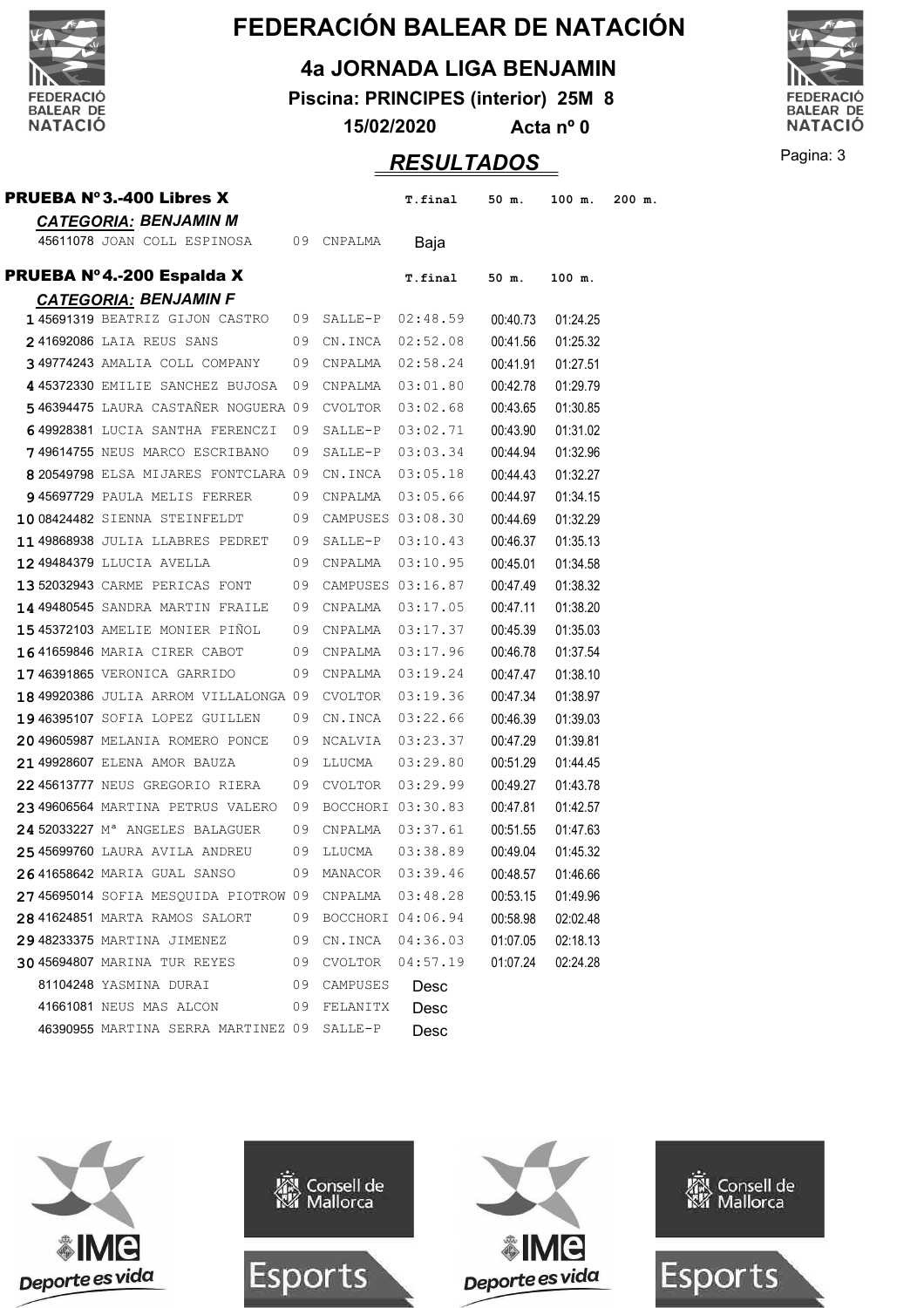

**4a JORNADA LIGA BENJAMIN**

**Piscina: PRINCIPES (interior) 25M 8**

**15/02/2020 Acta nº 0**



Pagina: 4 *RESULTADOS*

| PRUEBA Nº4.-200 Espalda X            |    |                   | T.final  | 50 m.    | 100 m.   |
|--------------------------------------|----|-------------------|----------|----------|----------|
| <b>CATEGORIA: BENJAMIN F</b>         |    |                   |          |          |          |
| 20551772 JULIA RAMON ORELL           |    | 09 BOCCHORI       | Desc     |          |          |
| 49609931 ALBA PASCUAL SABANIEL 09    |    | SALLE-P           | Baja     |          |          |
| <b>CATEGORIA: BENJAMIN M</b>         |    |                   |          |          |          |
| <b>149773073</b> IÑIGO ROMERO AVILES | 08 | SALLE-P           | 02:51.21 | 00:41.23 | 01:25.84 |
| 249928399 IVAN CARDEÑOSA             | 08 | CNPALMA           | 02:52.40 | 00:41.13 | 01:24.64 |
| 300342128 NICOLAS HUTHER             | 08 | CVOLTOR           | 02:58.58 | 00:43.92 | 01:29.81 |
| 441707753 PEP MIQUEL BURGUERA        | 08 | FELANITX 03:00.72 |          | 00:42.84 | 01:29.34 |
| 546397767 MARCOS SIQUIER RIPOLL      | 08 | CNPALMA           | 03:04.40 | 00:43.88 | 01:30.31 |
| 678223023 NOAH TORRICO RUIZ          | 08 | CVOLTOR           | 03:08.31 | 00:44.55 | 01:32.05 |
| 749609493 TOMAS RODRIGUEZ MENDEZ 08  |    | NCALVIA           | 03:10.21 | 00:44.90 | 01:33.49 |
| 845371944 DANIEL TITOS IBAÑEZ        | 08 | MASTBAL           | 03:10.36 | 00:44.74 | 01:33.65 |
| 949609031 GABRIEL BARCELO            | 08 | SALLE-P           | 03:12.72 | 00:41.50 | 01:30.21 |
| 1041663834 SERGI PORTER VICENS       | 08 | SALLE-P           | 03:13.59 | 00:45.28 | 01:34.79 |
| 1149609504 VALENTIN DE TORO          | 08 | MASTBAL           | 03:14.77 | 00:45.87 | 01:37.30 |
| 12 41660313 MIQUEL ADROVER RIGO      | 08 | FELANITX 03:16.04 |          | 00:47.43 | 01:37.61 |
| 1341658110 NICOLAS OLIVER BEERENS 08 |    | FELANITX 03:16.24 |          | 00:44.08 | 01:34.30 |
| 14 45187468 AXEL JUAN HARO PEREZ     | 08 | CAMPUSES 03:16.85 |          | 00:45.84 | 01:38.03 |
| 1541624979 TONI FEBRER SINTES        | 08 | MANACOR           | 03:16.96 | 00:48.15 | 01:38.29 |
| 1645190648 MARTI JIMENEZ CAMACHO     | 08 | SALLE-P           | 03:18.41 | 00:47.03 | 01:38.90 |
| 1745611301 JORGE NUÑEZ BALDOMIR      | 08 | CNPALMA           | 03:20.16 | 00:47.44 | 01:38.21 |
| 18 43481558 SEBASTIA RAMON FERRER    | 08 | SALLE-P           | 03:20.52 | 00:47.02 | 01:38.15 |
| 19 45184348 JAUME MELIS FERRER       | 08 | CNPALMA           | 03:23.62 | 00:49.56 | 01:42.94 |
| 20 45189993 MARC TORO GARCIA         | 08 | NCALVIA           | 03:24.99 |          | 01:38.99 |
| 21 45190073 ERIC CAMINO GARCIA       | 08 | MASTBAL           | 03:33.60 | 00:50.16 | 01:45.01 |
| 22 41623480 ALEIX APARICIO           | 08 | CN.INCA           | 03:37.81 | 00:52.49 | 01:48.67 |
| 2349483725 DAMIA YI BUÑOL LLOVET     | 08 | LLUCMA            | 03:50.21 | 00:51.07 | 01:49.99 |
| 24 41707944 PERE ADROVER FORTEZA     | 08 | MANACOR           | 03:52.37 | 00:55.13 | 01:55.95 |
| 46395199 CARLOS BONET BONET          | 08 | NCALVIA           | Desc     |          |          |
| 45188227 TIAGO RAINERI SANCHEZ       | 08 | CN.INCA           | Desc     |          |          |
| 00721378 DENIZ RESHATOV              | 08 | <b>CVOLTOR</b>    | Desc     |          |          |
| 45189527 GUIEM MAS HERNANDEZ         | 08 | <b>CVOLTOR</b>    | Desc     |          |          |
| 45370906 RAFAEL TOYMIL TALAVERA 08   |    | <b>CVOLTOR</b>    | Baja     |          |          |







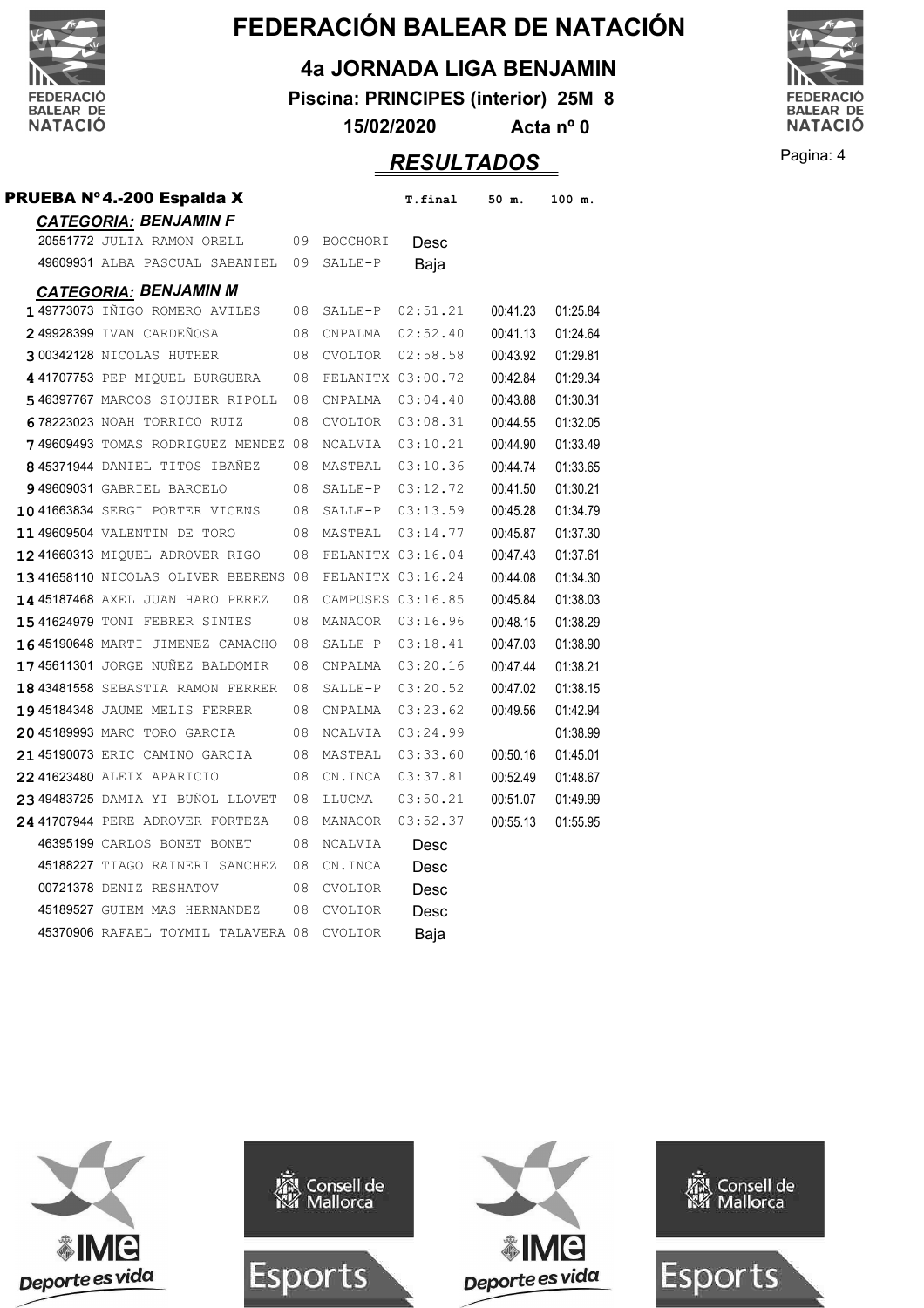

#### **4a JORNADA LIGA BENJAMIN**

**Piscina: PRINCIPES (interior) 25M 8**

**15/02/2020 Acta nº 0**

## **RESULTADOS** Pagina: 5



| PRUEBA Nº 5.-100 Espalda X           |    |                     | T.final           | 50 m.    |
|--------------------------------------|----|---------------------|-------------------|----------|
| <b>CATEGORIA: BENJAMIN F</b>         |    |                     |                   |          |
| 146393247 OLIMPIA BESALDUCH          | 10 | CNPALMA             | 01:26.05          | 00:41.83 |
| 249610392 ISABEL BERGAS COMAS        | 10 | SALLE-P             | 01:35.31          | 00:47.05 |
| 354623315 MARTINA GARCIA PROHENS 10  |    | CNPALMA             | 01:36.53          | 00:47.01 |
| 4 46397615 MARIA ANGELA BARCELO      | 10 | SALLE-P             | 01:38.15          | 00:47.18 |
| 549610886 AZAHARA LLOMPART           | 10 | CNPALMA             | 01:38.47          | 00:49.13 |
| 641660725 CELIA CARRIO LLABRES       | 10 | MANACOR             | 01:42.82          | 00:50.14 |
| 749480154 PILAR BARRIENTOS DURAN 10  |    | CVOLTOR             | 01:45.43          | 00:52.64 |
| 849868806 CECILIA NOCERAS            | 10 | CN.INCA 01:45.69    |                   | 00:51.06 |
| 949921504 MARINA COLL ROMAN          | 10 | CN.INCA             | 01:48.61          | 00:53.81 |
| 1003764793 LIUDMILA LABUTINA         | 10 | FELANITX 01:49.07   |                   | 00:53.68 |
| 1146388319 NURIA VILAR ORTEGA        | 10 | CVOLTOR             | 01:49.14          | 00:52.16 |
| 12 49771294 LAURA GIMENEZ GOMEZ      | 10 | CNPALMA             | 01:50.62          | 00:54.03 |
| 13 54875912 MARTA RAMIS GALMES       | 10 | SALLE-P             | 01:52.40          | 00:54.22 |
| 14 49481146 AINA BAUZA LLANA         | 10 | FELANITX 01:53.13   |                   | 00:55.59 |
| 15 54626921 SANDRA CASTELL ANTOLI    | 10 | CVOLTOR             | 01:57.29          | 00:56.56 |
| 1649926640 SARA VILLEGAS VILLEGAS 10 |    | CVOLTOR             | 01:58.90          | 00:57.30 |
| 1701801769 GEMMA LOVRINCEVICH        | 10 | <b>CVOLTOR</b>      | 02:06.55          | 00:59.73 |
| 18 46394621 CATERINA OBRADOR         | 10 |                     | FELANITX 02:13.64 | 01:06.12 |
| 49865097 ZAIRA MENDIETA TORRES       | 10 | <b>CVOLTOR</b>      | Desc              |          |
| 45698843 SOFIA AEITON MARTINEZ       | 10 | <b>CVOLTOR</b>      | Baja              |          |
| 49605104 MARTINA LOPEZ BAUZA         | 10 | CVOLTOR             | Baja              |          |
| 49605845 PAULA SILLERO               | 10 | <b>CVOLTOR</b>      | Baja              |          |
| <b>CATEGORIA: BENJAMIN M</b>         |    |                     |                   |          |
| 145696313 GERARD VALLESPIR TORAN 09  |    | CN.INCA             | 01:24.63          | 00:40.25 |
| 241661630 JORDI COMAS ANDREO         | 09 | CN.INCA             | 01:25.44          | 00:40.85 |
| 345193431 TRISTAN SANTOS             | 09 | CNPALMA             | 01:26.58          | 00:42.94 |
| 446388467 SERGIO PIQUERAS            | 09 | CVOLTOR             | 01:27.48          | 00:42.02 |
| 545691485 DANI FERRER GARCIA         | 09 | CN.INCA             | 01:32.76          | 00:44.41 |
| 649864618 LUCA CAÑADILLAS            | 09 | CNPALMA             | 01:33.68          | 00:46.74 |
| 741664607 IVAN CASANOVAS ROCA        |    | 09 CNPALMA 01:34.71 |                   | 00:46.53 |
| 846390956 DANIEL SERRA MARTINEZ      | 09 | SALLE-P 01:34.90    |                   | 00:45.54 |
| 941662088 JOEL REBASSA ORIOLA        | 09 | CN.INCA             | 01:35.12          | 00:45.21 |
| 10 45692293 ALEJANDRO RODRIGUEZ      | 09 |                     | CNPALMA  01:36.98 | 00:48.10 |
| 11 00471159 CRISTIAN CHOJNACKI       | 09 |                     | CN.INCA 01:37.50  | 00:46.73 |
| 12 45692114 NAOKI MONTORO ORIDE      | 09 | NCALVIA 01:37.51    |                   | 00:47.66 |
| 1341691724 ALEJANDRO FCO. FAJARDO 09 |    | FELANITX 01:46.06   |                   | 00:52.09 |